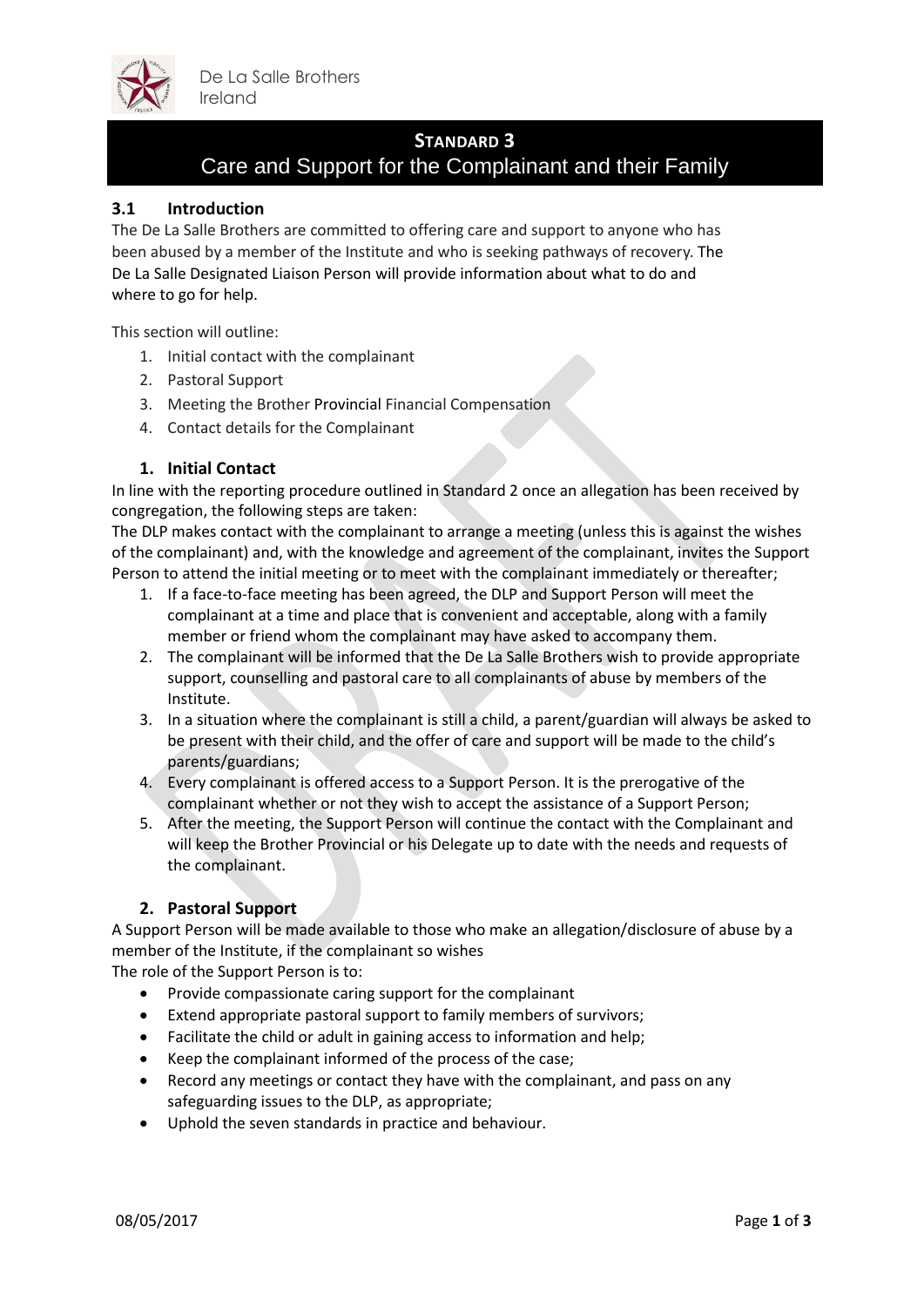

De La Salle Brothers Ireland

The Support Person is available to those who make an allegation/disclose sexual abuse under these procedures. The Support Person will:

- Assist, where appropriate, with communication between the child or adult making an allegation/disclosure and the DLP and the Institute;
- Represent the concerns of the survivor as the allegation proceeds.

## *Frequency of meetings*

The frequency of contact/meetings should be dictated by the complainant, but the Support Person will initiate contact at least once a year on an ongoing basis, unless the complainant states that they do not want any further contact.

#### *Storage of records*

Information regarding meetings between the Support Person and the complainant must be stored safely and securely. A record that the meetings have taken place, along with any relevant child safeguarding issues, should be forwarded to DLP for placing in the third-party information section of the file.

### *Training and ongoing Supervision for the Support Person*

- The Support Person will attend a local full-day training programme facilitated by trainers registered with the NBSCCCI.
- The Provincial Leader will ensure that Support Person is given the opportunity to attend training provided by the NBSCCCI, in accordance with the NBSCCCI Training Strategy
- These training needs will be included in the annual training plan, which is produced by the safeguarding committee
- The Support Person will avail of Clinical Supervision in order to ensure that a professional caring service is offered to the complainant.

## 3. **Meeting the Brother Provincial**

If the Complainant so wishes and when appropriate, the Brother Provincial will meet with the Complainant. Either party may be accompanied.

The agenda, time and venue of any such meeting are negotiated by the Support Person in consultation with the complainant and the Brother Provincial.

- All parties need to be fully prepared for the meeting.
- The overall purpose of the meeting is determined by the Complainant
- Towards the end of this meeting ongoing support can be reviewed and issues that need further attention can be agreed.

Alternatively the services of a mediator/facilitator may be used by common agreement between the complainant and the Brother Provincial.

#### **4. Financial compensation**

Some complainants may wish to claim a financial settlement.

All complainants should be advised to seek legal advice if they wish to pursue a civil case against their alleged abuser and/or the Brother Provincial and /or the Institute.

## **5. Contact Details for the Complainant**

#### *All-Ireland Church bodies*

**Towards Healing** is an organisation that provides a professional therapy service to those who have experienced abuse. This service is funded by the Church, and offers

direct services to survivors through a range of counselling, helpline and restorative justice approaches. More information can be found at [www.towardshealing.ie](http://www.towardshealing.ie/)

**Towards Peace** offers spiritual support and guidance to **survivors** of abuse by Church